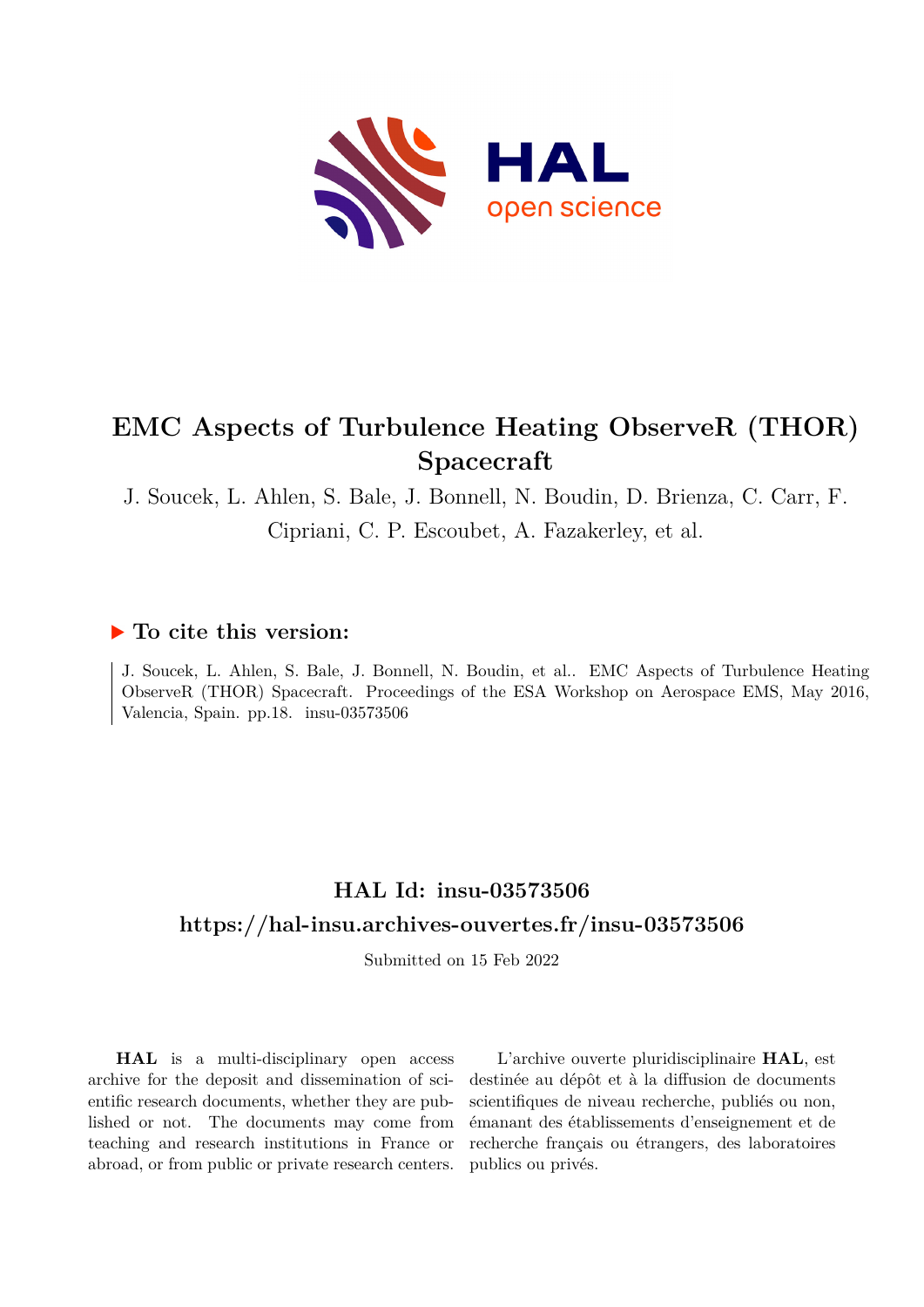#### **EMC ASPECTS OF TURBULENCE HEATING OBSERVER (THOR) SPACECRAFT**

J. Soucek  $^{(1)}$ , L. Ahlen $^{(3)}$ , S. Bale $^{(4)}$ , J. Bonnell $^{(4)}$ , N. Boudin $^{(12)}$ , D. Brienza $^{(14)}$ , C. Carr $^{(10)}$ , F. Cipriani $^{(12)}$ , C. P. Escoubet<sup>(12)</sup>, A. Fazakerley<sup>(13)</sup>, M. Gehler<sup>(12)</sup>, V. Génot<sup>(2)</sup>, A. Hilgers<sup>(12)</sup>, B. Hanock<sup>(13)</sup>, G. Jannet<sup>(16)</sup>, A. Junge<sup>(12)</sup>, Y. **Khotyaintsev(3), J. De Keyser(17), H. Kucharek(15), R. Lan(1), B. Lavraud(2), F. Leblanc(7), W. Magnes(11), M. Mansour(7), M. F. Marcucci(14), R. Nakamura(11), Z. Nemecek(5), C. Owen(13), Y. Phal(3), A. Retino(7), D. Rodgers(12), J. Safrankova(5), F. Sahraoui(7), R. Vainio(9), R. Wimmer-Schweingruber(8), J. Steinhagen(8), A. Vaivads(3), A. Wielders(12), A. Zaslavsky(6)**

*(1) Institute of Atmospheric Physics, Czech Academy of Science, Prague, Czech Republic, Email: soucek@ufa.cas.cz, (2) IRAP, Toulouse, France (3) Swedish Institute of Space Physics, Uppsala, Sweden, (4) Space Science Laboratory, UCB, USA (5) Charles University, Prague, Czech Republic, (6) LESIA, Paris Observatory, Meudon, France (7) Laboratory of Plasma Physics, Paris, France (8) University of Kiel, Kiel, Germany (9) University of Turku, Turku, Finland, (10) Imperial College, London UK, (11) Space Research Institute, Austrian Academy of Sciences, Graz, Austria (12) ESA-ESTEC, Noordwijk, The Netherlands (13) Mullard Space Science Laboratory, UCL, Dorking, UK (14) IAPS, Rome, Italy (15) University of New Hampshire, USA (16) LPC2E, Orleans, France (17) BIRA-IASB, Brussels, Belgium* 

#### **ABSTRACT**

Turbulence Heating ObserveR (THOR) is a spacecraft mission dedicated to the study of plasma turbulence in near-Earth space. The mission is currently under study for implementation as a part of ESA Cosmic Vision program. THOR will involve a single spinning spacecraft equipped with state of the art instruments capable of sensitive measurements of electromagnetic fields and plasma particles. The sensitive electric and magnetic field measurements require that the spacecraftgenerated emissions are restricted and strictly controlled; therefore a comprehensive EMC program has been put in place already during the study phase. The THOR study team and a dedicated EMC working group are formulating the mission EMC requirements state of its EMC requirements.

#### **1. THOR mission**

Turbulence Heating ObserveR (THOR) is a candidate for an ESA Cosmic Vision medium class mission. It is one of the three candidates selected for a study for the M4 slot. If selected, it will be the first mission ever flown in space dedicated to plasma turbulence. It will explore the kinetic plasma processes that determine the basic plasma heating and particle energization processes, their efficiency for different plasma species and their relative importance in different turbulent regimes. THOR will provide closure of these fundamental astrophysical questions by making detailed *in situ* measurements of the closest available dilute and

| <b>Instrument</b> | <b>Description</b>               | <b>Measured quantity</b> | Range                                 | Max. cadence    |
|-------------------|----------------------------------|--------------------------|---------------------------------------|-----------------|
| <b>MAG</b>        | Fluxgate magnetometer            | Magnetic field           | <b>DC-50 Hz</b>                       | $128$ sps       |
| <b>SCM</b>        | Search coil magnetometer         | Magnetic field           | 1 Hz-200 kHz                          | 524 ksps        |
| EFI               | 2 x double probes, 3 x boom      | Electric field           | DC-200 kHz                            | 524 ksps        |
| <b>FAR</b>        | Faraday cup                      | Fast ion moments         |                                       | 32 sps          |
| <b>FWP</b>        | EM field and wave receiver       | Fields and waves         |                                       | 524 ksps        |
| TEA               | Electron spectrometer            | Electron distribution    | 1 eV-30 keV                           | 5 <sub>ms</sub> |
| <b>IMS</b>        | Ion spectrometer with TOF        | Ion distribution         | 5 eV-40 keV/g                         | 150 ms          |
| <b>CSW</b>        | Electrostatic analyser           | Cold solar wind jons     | $0.2 - 20 \text{ keV/q}$              | 150 ms          |
| EPE.              | Solid state detector             | Energetic particles      | e-: 20 keV-700 keV<br>i+: 20 keV-8MeV | 7.5s            |
| PPU               | Digital electronics for particle | Particle data products   |                                       |                 |

**Table 1:** *THOR payload summary*

already in the earliest phase of the project to avoid later delays and cost increases related to EMC. This article introduces the THOR mission and reviews the current

turbulent magnetized plasmas at unprecedented temporal and spatial resolution. THOR will focus on particular regions: solar wind, Earth's bow shock and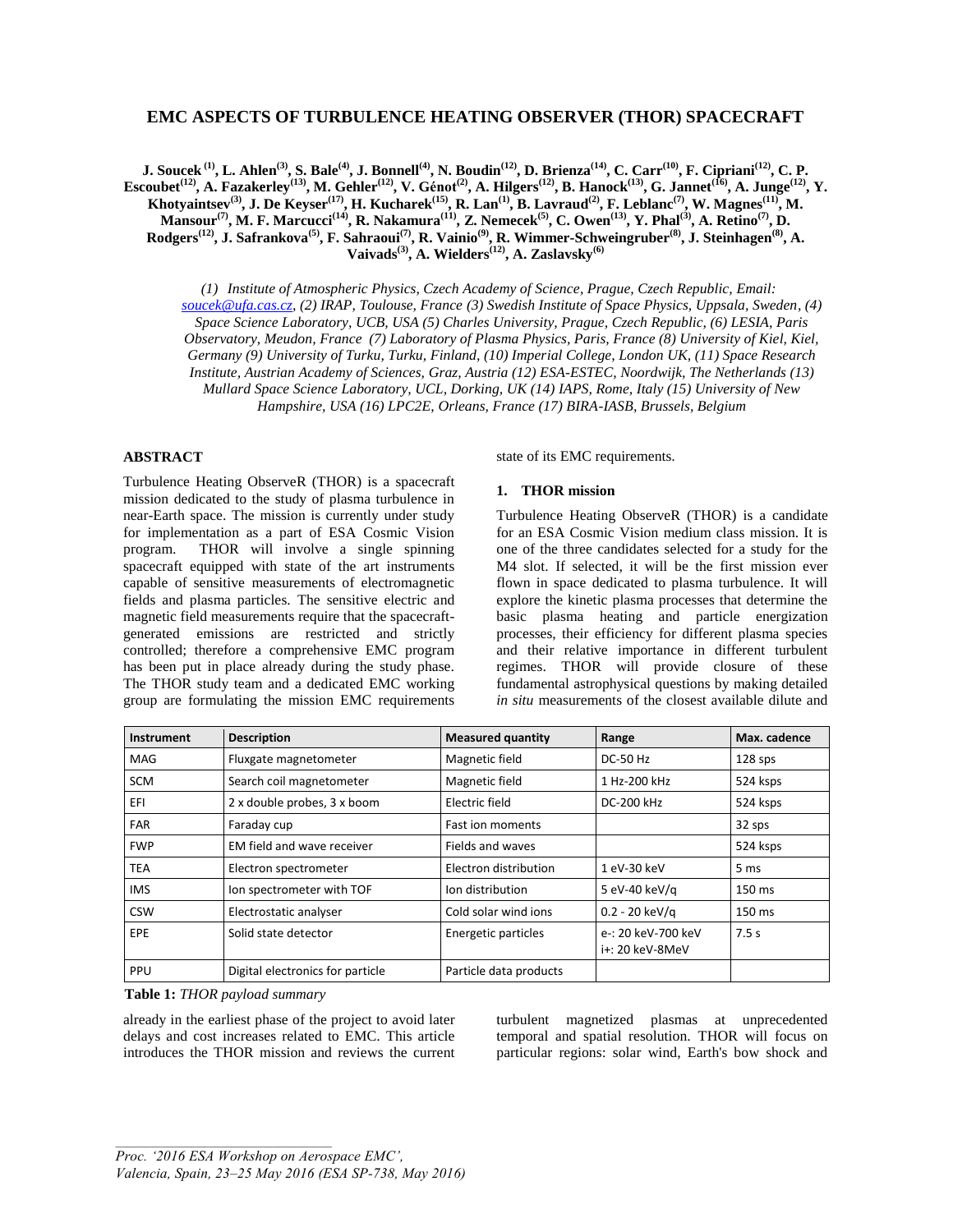interplanetary shocks, and compressed solar wind regions downstream of shocks – the magnetosheath.

The THOR spacecraft will carry state of the art instruments tailored to explore plasma energization in turbulence via simultaneous measurements of both the turbulent electromagnetic field fluctuations and the signatures of plasma heating and acceleration in the velocity distribution functions of electrons and ions. The payload will be composed of the 10 instruments listed in Table 1

In-situ plasma measurements generally benefit from spinning spacecraft platforms. THOR will be a 2-rpm spinning satellite with the spin axis pointed at the Sun. This configuration is optimal for electric field measurements by double sphere probes mounted on 50 meter long wire booms. The orbit of THOR will evolve over the course of its 3.5 year nominal mission, starting with an apogee of 15 Earth radii to study the bow shock and gradually increasing the apogee to over 50 Earth radii to observe the pristine solar wind. For details on THOR mission and payload see the THOR proposal which can be downloaded from http://thor.irfu.se.

To reliably observe the weak electromagnetic fields as required by the science objectives and to ensure that measurements of charged particles are not perturbed by spacecraft generated fields, a comprehensive EMC program must be a part of the mission development. An EMC working group has been set up already during the study phase and charged with the task of formulating THOR EMC requirements.

#### **2. AC ELECTRIC AND MAGNETIC FIELD REQUIREMENTS**

A significant aspect of the THOR EMC program are the requirements imposed on AC electric and magnetic field emissions from the spacecraft in the low frequency range (below 200 kHz). The natural phenomena targeted by THOR, such as plasma waves and electromagnetic field oscillations associated with turbulence are observed in this frequency range and some of the oscillations are extremely faint. Requirements are formulated in spectral domain, for broadband noise and narrowband emissions separately. While broadband emissions cannot be removed from scientific data efficiently and must thus be eliminated, stable narrowband spectral spikes can be removed from the data by post-processing and higher amplitudes are thus acceptable.

The red line in *Figure 1* shows the limit imposed by THOR requirements on the spacecraft magnetic emissions. This curve follows the expected performance of THOR search coil magnetometer (green line) which improves on the heritage instrument STAFF from the Cluster spacecraft [3] (magenta line). While the EMC requirements are stricter than in the case of Cluster at the location of the sensor, when the longer booms of THOR are taken into account and the magnetic field is re-scaled appropriately, the THOR EMC requirement is actually similar to that of Cluster. The black dashed line shows the THOR requirement level re-scaled to Cluster boom length for easy comparison with the analogous Cluster requirement (blue) and performance obtained in space (magenta). This assumes boom length of 6.3 meters for THOR.



*Figure 1 Comparison of THOR AC magnetic field requirement (red line) and performance of existing search coil magnetometers. Black line shows a typical turbulence level in the solar wind (from [2]).* 



*Figure 2 THOR AC electric field requirements compared with solar wind E-field levels expected for THOR and those measured by heritage instruments.*

*Figure 2* shows analogous requirements for spacecraft generated electric fields required for unperturbed measurements of electric fields associated with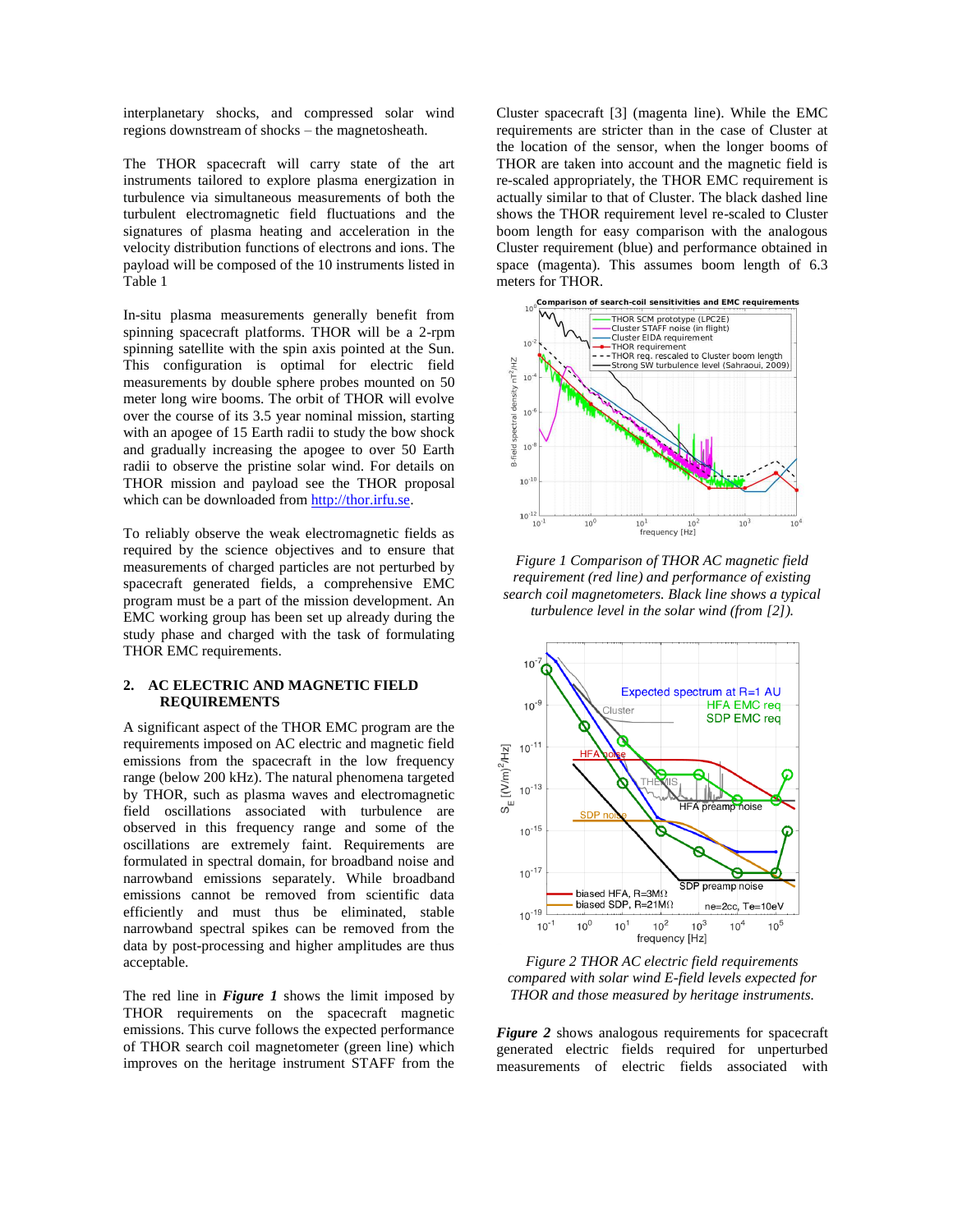turbulence at lower frequencies and plasma thermal noise at higher frequencies. The limit is imposed on the radiated electric field as seen by THOR double probe antennas (SDP) in the spin plane and 2.5m tip-to-tip triaxial dipole antennas (HFA) mounted on a boom. The black lines show the expected instrument noise for the double probe antennas (SDP) and dipole antennas (HFA). The red and orange lines show the expected observed noise floor in the solar wind, including shot noise and effect of the plasma environment. Green lines show the actual EMC requirements. Over-plotted in grey are also actual solar wind spectra from Cluster and THEMIS double probe experiments, showing performance limitations of the heritage instruments.

The curves in Figures 1 and 2 set the limit for broadband spacecraft emissions. Narrowband spectral spikes, such DC-DC converter interference, can be allowed to exceed this level by up to 30 dB. However, it must be ensured that these spikes can be effectively removed from the data by digital post-processing. For this reason, the spikes exceeding the requirement must be sufficiently stable in frequency that they remain within the same bin of 2048 point discrete Fourier transform (DFT). The spikes also need to be limited to at most 2% of each frequency decade.

#### **3. FORMULATION AND VERIFICATION OF REQUIREMENTS**

THOR EMC requirements are often given in terms of spectral density of electric and magnetic field expressed either in (V/m)^2/Hz or nT^2/Hz. However, all THOR instruments perform data acquisition in time domain and the spectral quantities are derived from the sampled time series via digital processing.

Verification of the requirements shall be performed by direct tests on an assembled spacecraft in an electromagnetically clean facility or numerical modelling. In particular for the AC magnetic requirements, very sensitive sensors, exceeding the performance of off the shelf instruments, might be needed to perform the measurement. In such a case, the easiest solution is to use the actual instrument, or its engineering model, mounted in its proper position on the spacecraft as a means of EMC verification. Alternatively, the fields can be measured closer to the spacecraft and the magnitude extrapolated to the sensor location; this will probably be the method of choice for AC electric field measurements. This verification by ground tests shall be complemented by modelling or estimation of induced currents and fields which cannot be reasonably simulated in ground tests.

It is important that during EMC tests the measurements and spectral calculations are performed in a manner consistent with data acquisition by THOR payload. For AC electromagnetic measurements, this includes sampling of the measurement in time domain and calculation of averaged spectra using DFT. This is automatically satisfied if the verification is performed by the actual payload instrument, in other cases the tests have to be designed respecting the payload measurement techniques. A commented version of the EMC requirement will be provided to the industrial contractor, describing the procedure, bandwidth and averaging used in spectral calculation in order to achieve consistent results.

#### **4. OTHER EMC REQUIREMENTS**

Since THOR shall provide accurate low frequency magnetic field measurements in the solar wind, where the typical natural magnetic field is 5 nT, spacecraft DC magnetic field needs to be controlled and characterized on the ground. The magnetometers will be mounted on long booms, reducing the impact of spacecraft magnetic field, but the magnitude of the system magnetic field at the position of the MAG outboard sensor shall be less than 2 nT (for comparison, an analogous requirement for Cluster spacecraft specified a limit of 0.25 nT) and limits on the slow variations of the field (on the time scales of hours to seconds) are imposed. A magnetic model of the spacecraft will need to be constructed in order to predict the magnetic field at MAG outboard sensor and magnetic budgets shall be allocated to spacecraft subsystems and payload units. Before launch, the requirements shall be verified by direct tests at a magnetically clean facility and modelling of induced fields.

The THOR payload includes several detectors mounted on spacecraft body which register charged plasma particles entering the apertures of the detectors. The instruments must be able to sample the particle energy distribution down to very low energies (a few electronvolts) and this measurement can be perturbed by deflection of low energy particles by electrostatic and magnetic field of the spacecraft. Limits are thus imposed on the magnetic field integrated along the line of sight of particle instruments to avoid this deflection.

Spacecraft charging due to photoelectron fluxes, and in particular differential surface charging, can impact not only observations of particle velocity distributions, but also electric field measurements. THOR will implement active spacecraft potential control that should keep the spacecraft potential within predefined limits  $(< 10V$ ). This device will use the same principle as ASPOC instruments [4] previously flown on several spacecraft including Cluster, Double Star and MMS. These devices reduce the positive potential via emission of Indium ions. The requirements on spacecraft charging cannot be effectively verified on the ground and numerical simulations (e.g. using SPIS software) shall be used.